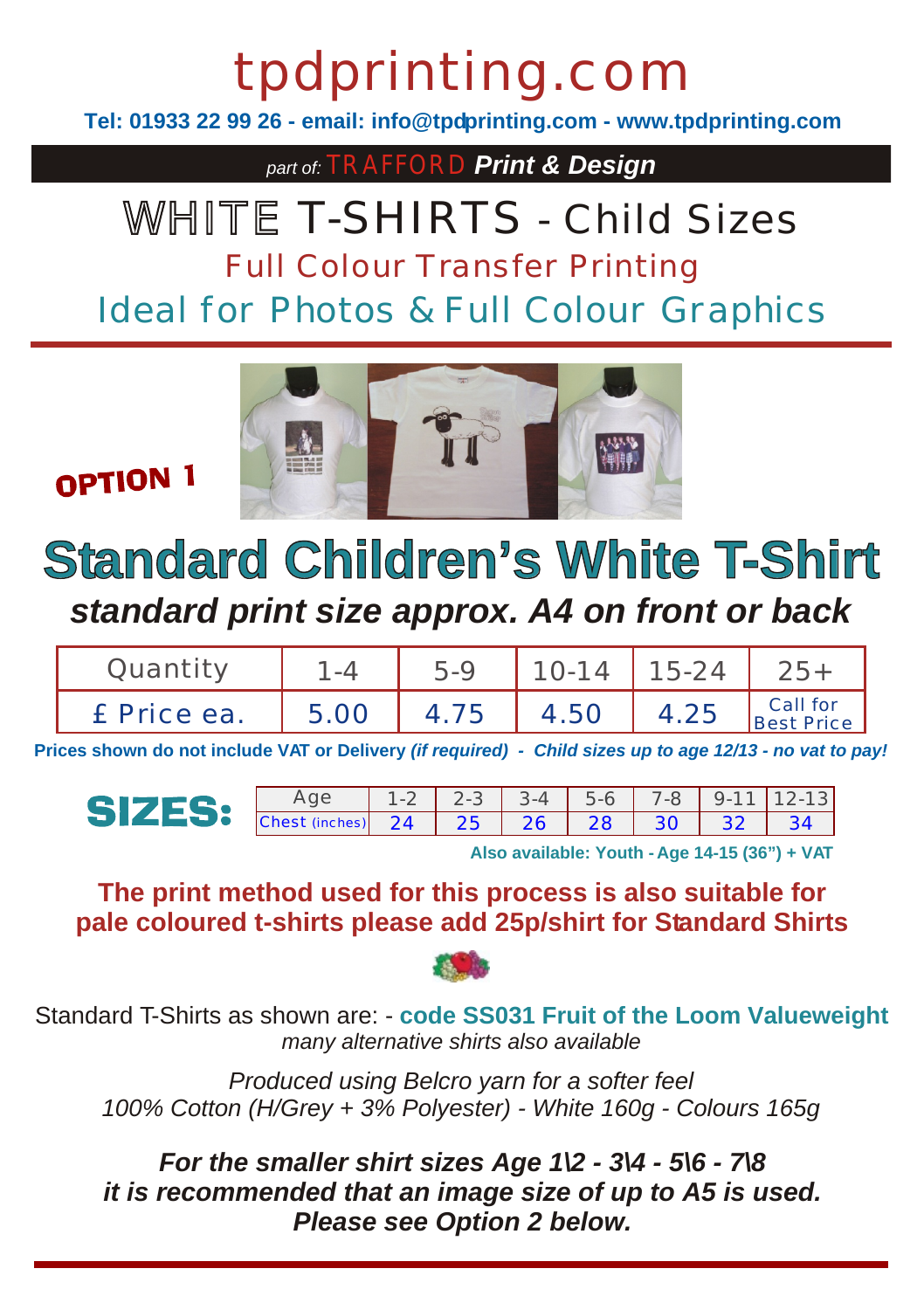### **Additional Printing**

| £ Add per Shirt: (price largest print area 1st)                  | up to<br>15 shirts | above<br>15 shirts |
|------------------------------------------------------------------|--------------------|--------------------|
| Add an A3 print to the front or back of your shirts              | 2.50               | 2.00               |
| Add an A4 print to the front or back of your shirts              | 1.50               | 1.25               |
| Add a $\frac{1}{2}$ A4 print to the front or back of your shirts | 1.00               | 75p                |
| Add a DL print to the front or back of your shirts               | 1.00               | 75 <sub>p</sub>    |
| Add an A6 print to the front or back of your shirts              | 1.00               | 75 <sub>p</sub>    |
| Add a small chest logo or text etc. to a sleeve                  | 75p                | 50 <sub>p</sub>    |

Additional printing may also include *Flexi-Print* and many special effects such as:

- Neon  $\bullet$
- **Metallic**  $\bullet$
- **Glitter**  $\bullet$
- Holographic  $\bullet$
- Flock etc.  $\bullet$

*Also - New for 2016 please ask for further details* DIAMANTE BLING!

#### OPTION<sub>2</sub>

**Standard Children's White T-Shirt**

*with ½ standard size (A5) Full Colour Transfer Print on front or back*



*Youth T-Shirt (Age size 14\15) + VAT*

#### OPTION<sub>3</sub>

#### **Standard Children's White T-Shirt**

*with a logo sized Full Colour Transfer Print on front left breast*



| Quantitv    |      | 5.9  | $10 - 14$ | $15 - 24$ |                        |
|-------------|------|------|-----------|-----------|------------------------|
| £ Price ea. | 5.00 | 4.25 | 4.00      | 3.75      | Call for<br>Best Price |

*Youth T-Shirt (Age size 14\15) + VAT*